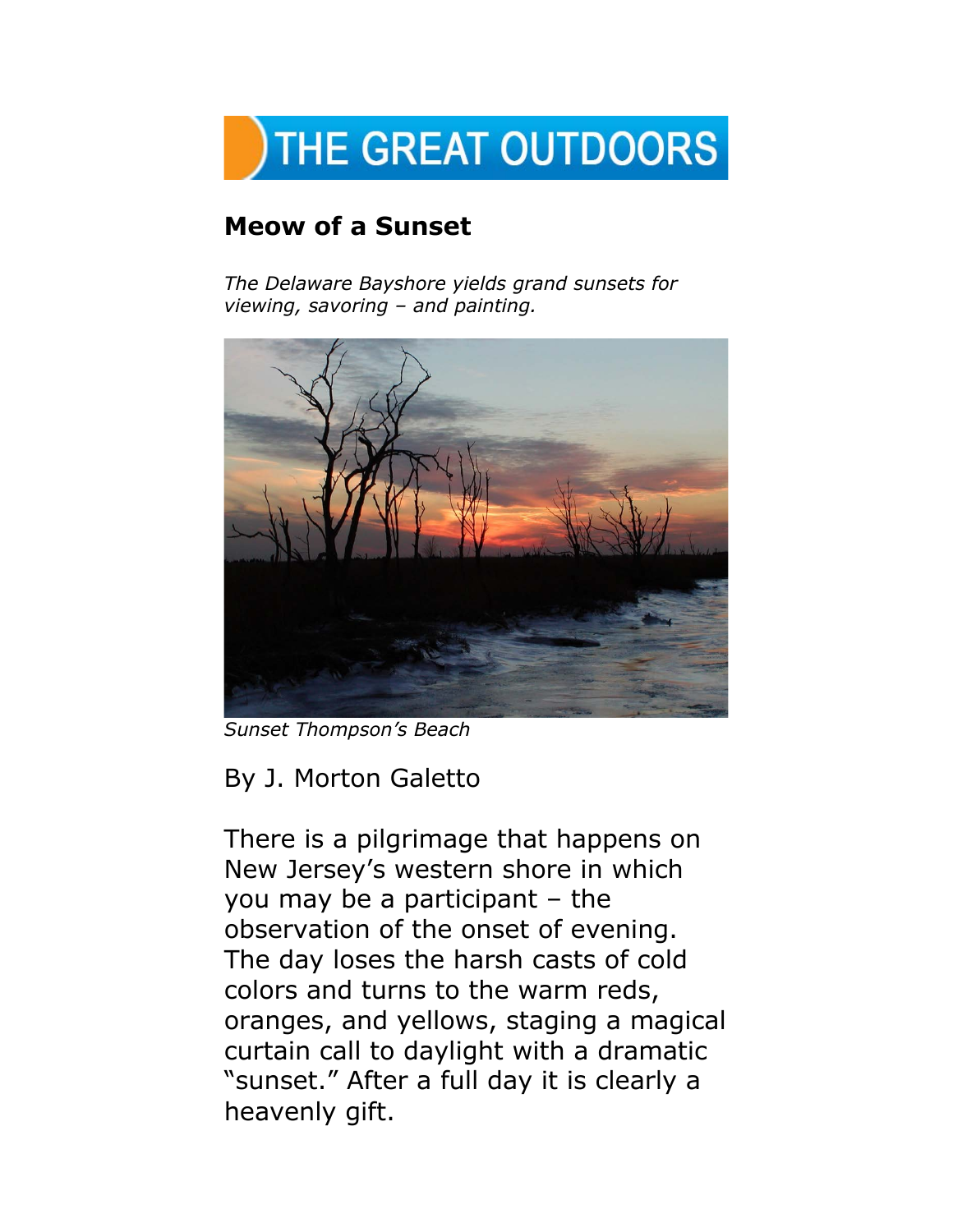The sinking of the sun signifies the passage of the day, marked in poetic references over the centuries. I think of old lovers Tevye and Golde being bathed in the chorus, "Sunrise, sunset. Swiftly fly the years, one season following another, laden with happiness and tears." (Fiddler on the Roof. Our sun's daily departure and its beauty brings on a flood of emotions, reflection, memories, thoughts of rest, and tomorrow. A promise of sorts.

Lest you think I'm the only sappy old soul, drive to East Point on the first warm, relatively clear night about fifteen minutes before the big event. During mid-April, that would be about 7:15 EST. People will arrive in vehicles, positioned so they are pointed westward. Those who choose to leave their cars will park behind the Lighthouse and stroll the beach. Sun pillar pilgrims.

I'm not completely sure why, but many people bring their dogs. A few weeks ago I was fascinated by a woman who had brought her cat. And as best I could tell the cat was enthralled - I kid you not.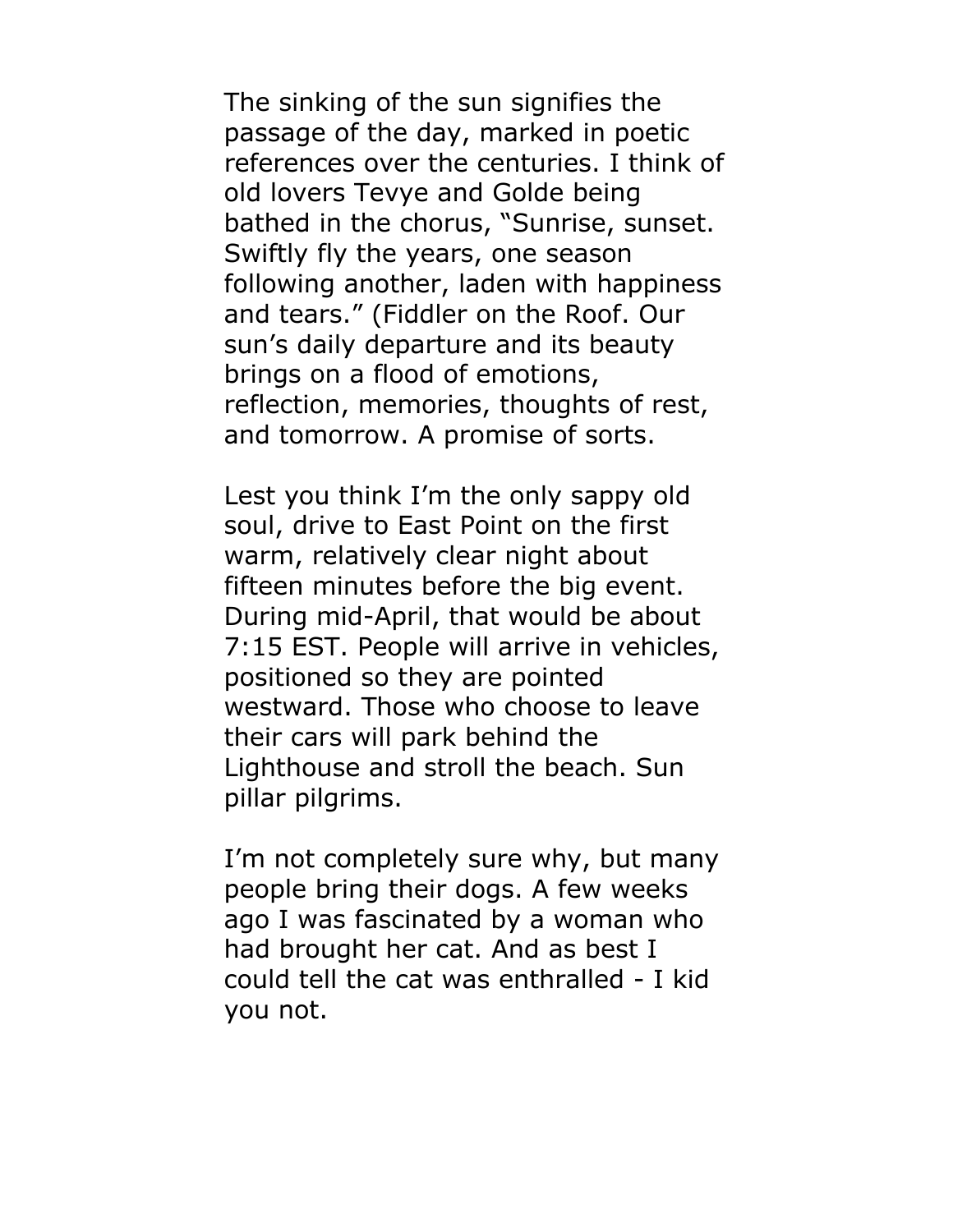

*A woman enjoys the sunset at East Point accompanied by her cat, who seems equally enthralled by the sun's departure. Photo: Author.*

Cell phones are unpocketed and aimed west as if the Messiah is about to be delivered on the horizon, both musically and in spirit. And they may very well be right.

I decided to call up the seer of all sunsets, the Ditch Master herself, South Jersey's artist laureate Pat Witt. My muse or sage, you might say, and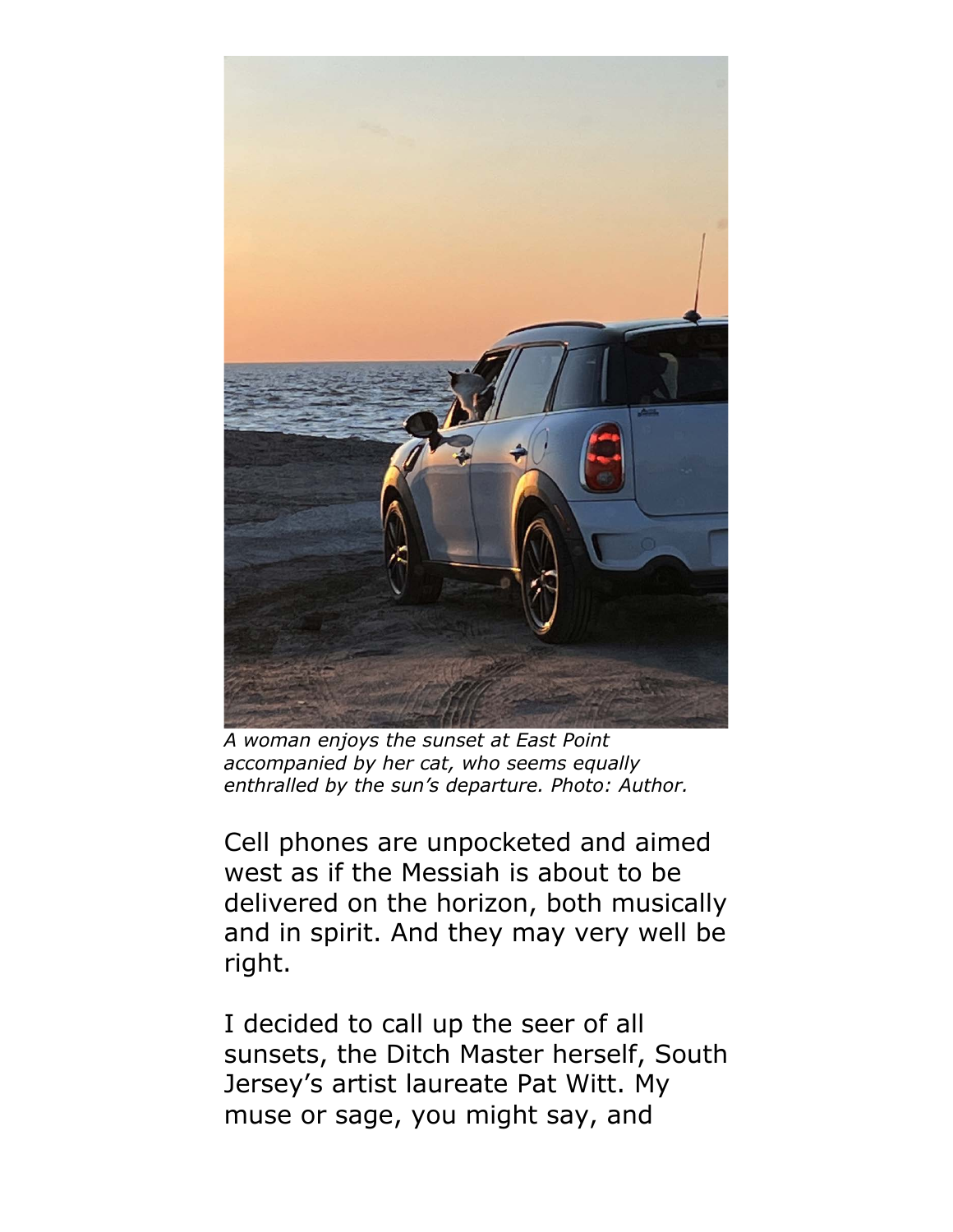besides, at 95 she makes me feel like a kid and that's a good feeling.

"Patsy," I said, "I want to talk about sunsets."

"My favorite subject, how can I resist?"

"Talk to me, Patsy."

"Well, when you grow up on a farm you are continually conscious of the sky. Dad use to call me outside for the sunset: 'Patsy, it's going to be a wing dinger!' Sometimes he would say 'whooper doo'."

Pat grew up on the east side of the Maurice River so sunsets were a daily view.

Then she went on to tell me, "You know the Scottish call the twilight glow 'the gloamin'. Look it up." And she recited Harry Lauder's lyrics by rote;

*Roamin' in the gloamin' on the bonnie banks o' Clyde, Roamin' in the gloamin' wi' ma lassie by ma side, When the sun has gone to rest, That's the time that we love best, Oh, it's lovely roamin' in the gloamin'.*

We talked about how most people miss the best part of a sunset. They make a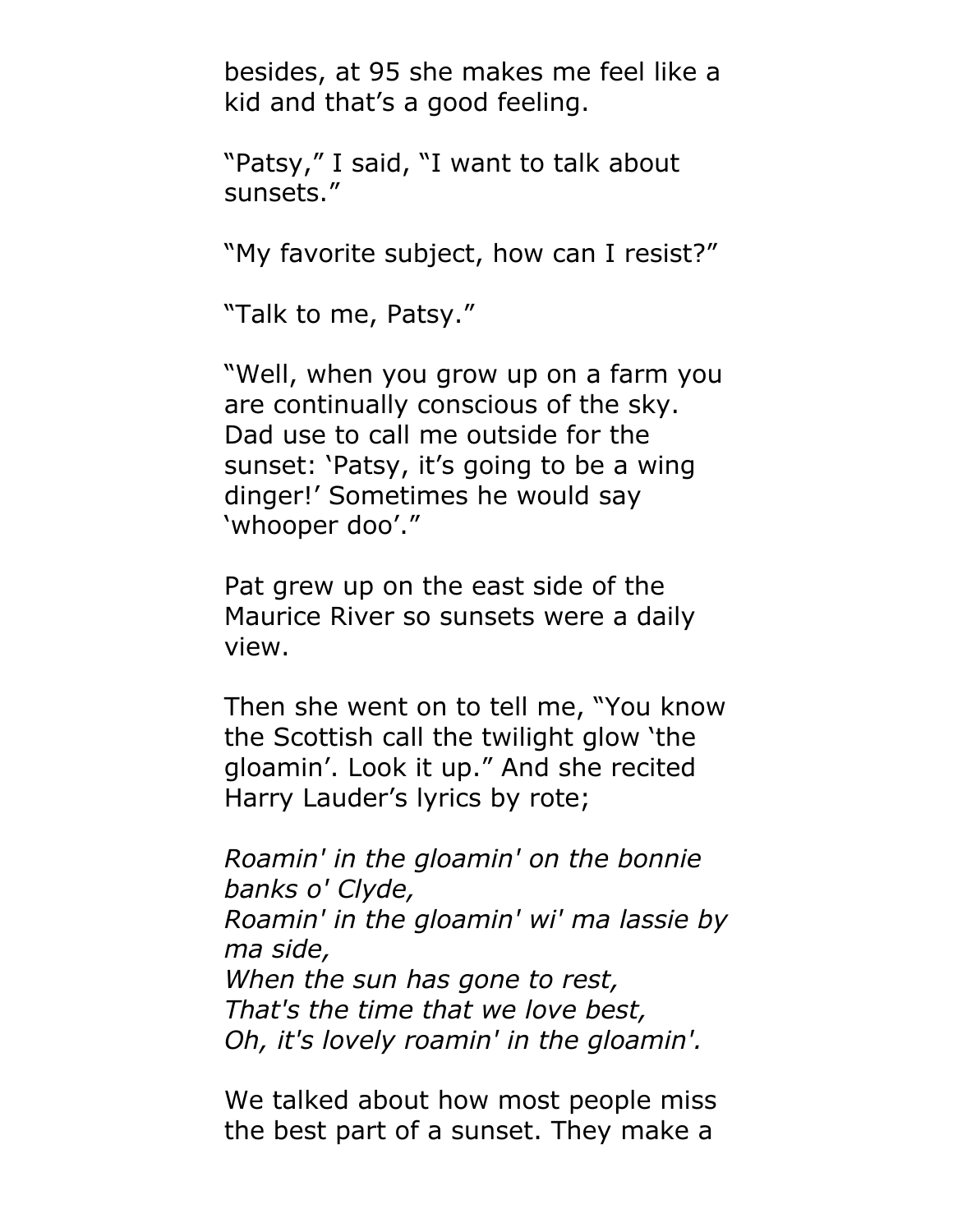quick exodus the moment the sun dips beneath the horizon. Secretly I welcome their departure as I remain behind to soak up what comes next – twilight. This is something Pat and I have chatted about many times. They essentially miss the gloamin'.

Pat points out, "The show has just begun." The scattering of the blue light leaves us with just the warm colors. Then the magic truly begins as the earth is neither completely dark, nor is it fully illuminated.



*Oil Painting by Pat Witt - "Nantuxent Creek." Artist Pat Witt, known for her sunset paintings, relays that she uses a gray background to achieve luminescence. Her palette is four basice colors: 3 reds, 3 yellows, and 3 blues, with one white.* 

Pat says if you face the east you actually see the sun's shadow on the opposite horizon. "After the sun dips below the horizon there's a pink glow,"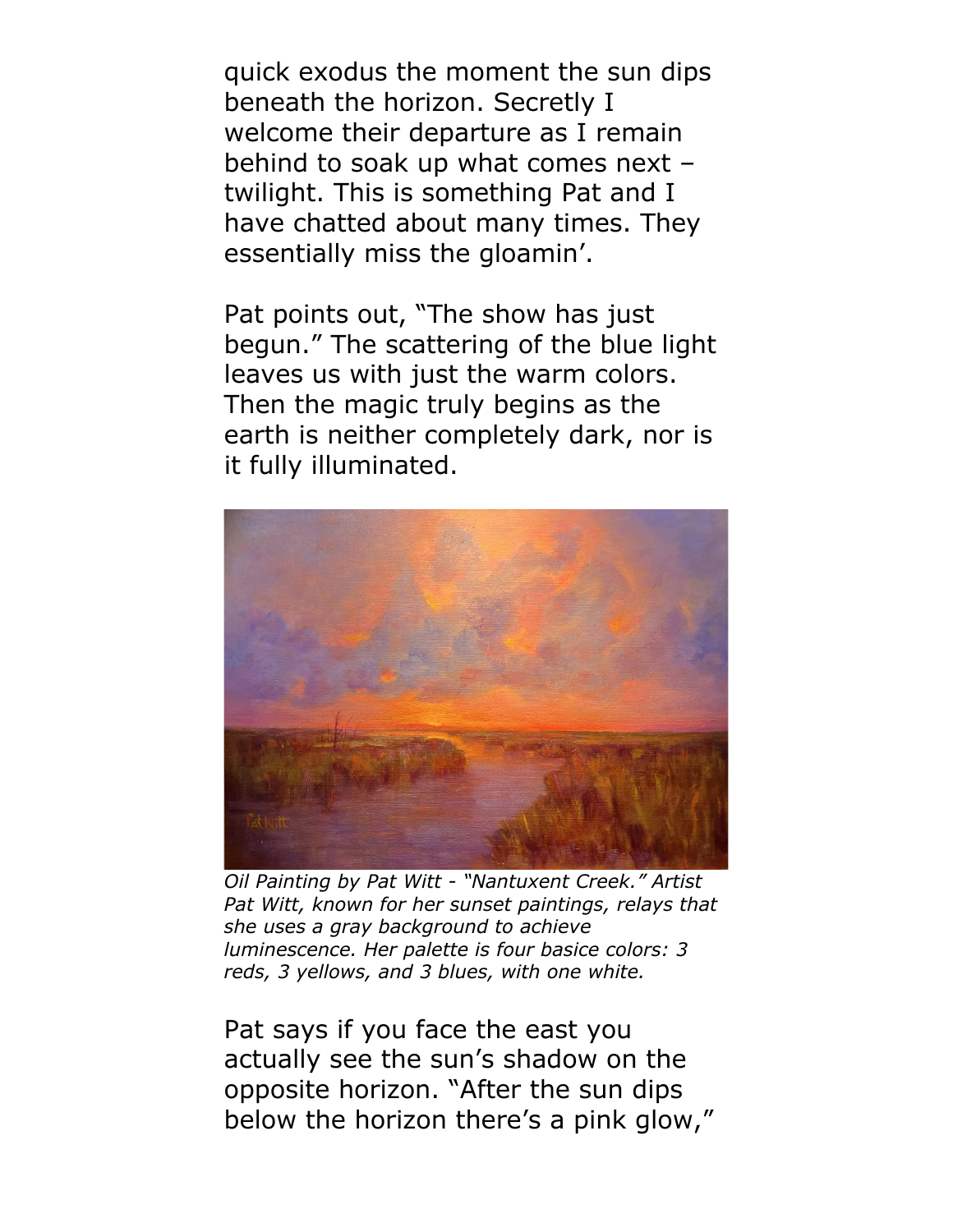she explains. "In mythology they call it 'Aphrodite's girdle'."

I only recalled that the Greek god Apollo, or earlier, Helios, ushered the sun across the skies from east to west in a golden chariot, and during the dark hours lounged in a golden cup. What a life: a carriage ride by day and respite in a chalice by night!

We spoke of the colors on display, after the sun dips beneath the horizon – that reflect and surround you at nearly 360 degrees. We were clearly feeding off each other's passion for the daily event. I finally asked her, "Patsy, what do you think makes our flatlander marsh sky so alluring?"

Pat told me, "Well, here we have threefourths sky and one-fourth earth. In the mountains it's much less sky. So there's more sky to enjoy here."

She said she would take a flatlander sky over a mountain's evening sky anytime. I told her that I go to places that initially seem prettier than Southern New Jersey, but in the end I always love home the best, because that's where our emotional attachment lies. We agreed that it is about a sense of place, our place, our roots.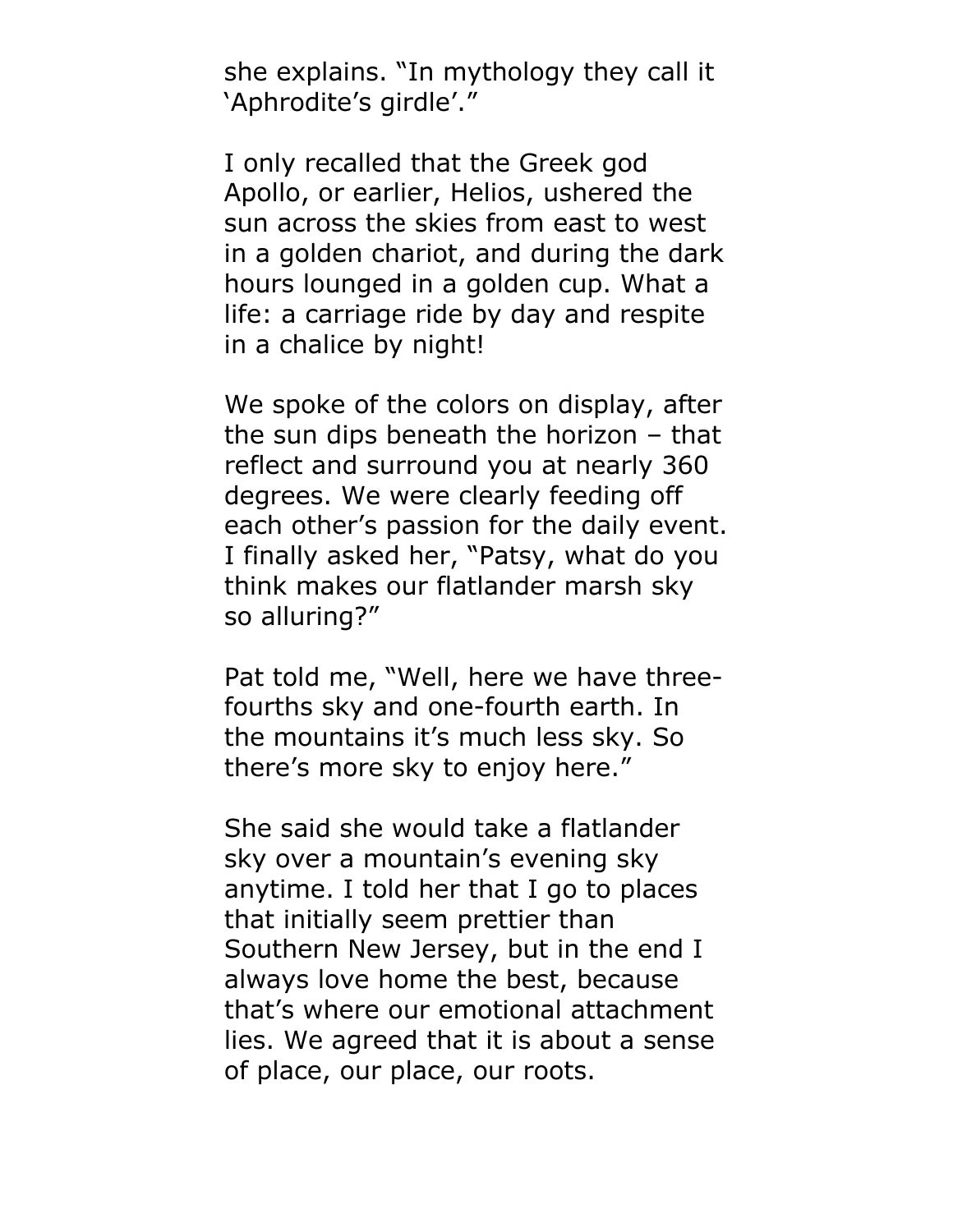She went on to explain how she never tires of painting a familiar spot because it is always changing, and that the love of a place derives from that intimacy of continual connection. It is always in flux, and with each transformation we witness, we get to know it better. And isn't that what a sunset is all about? Where it starts and ends can be truly transformative. In a few seconds' time it's entirely different.



*Turkey Point December 4:02pm Photo:Author.*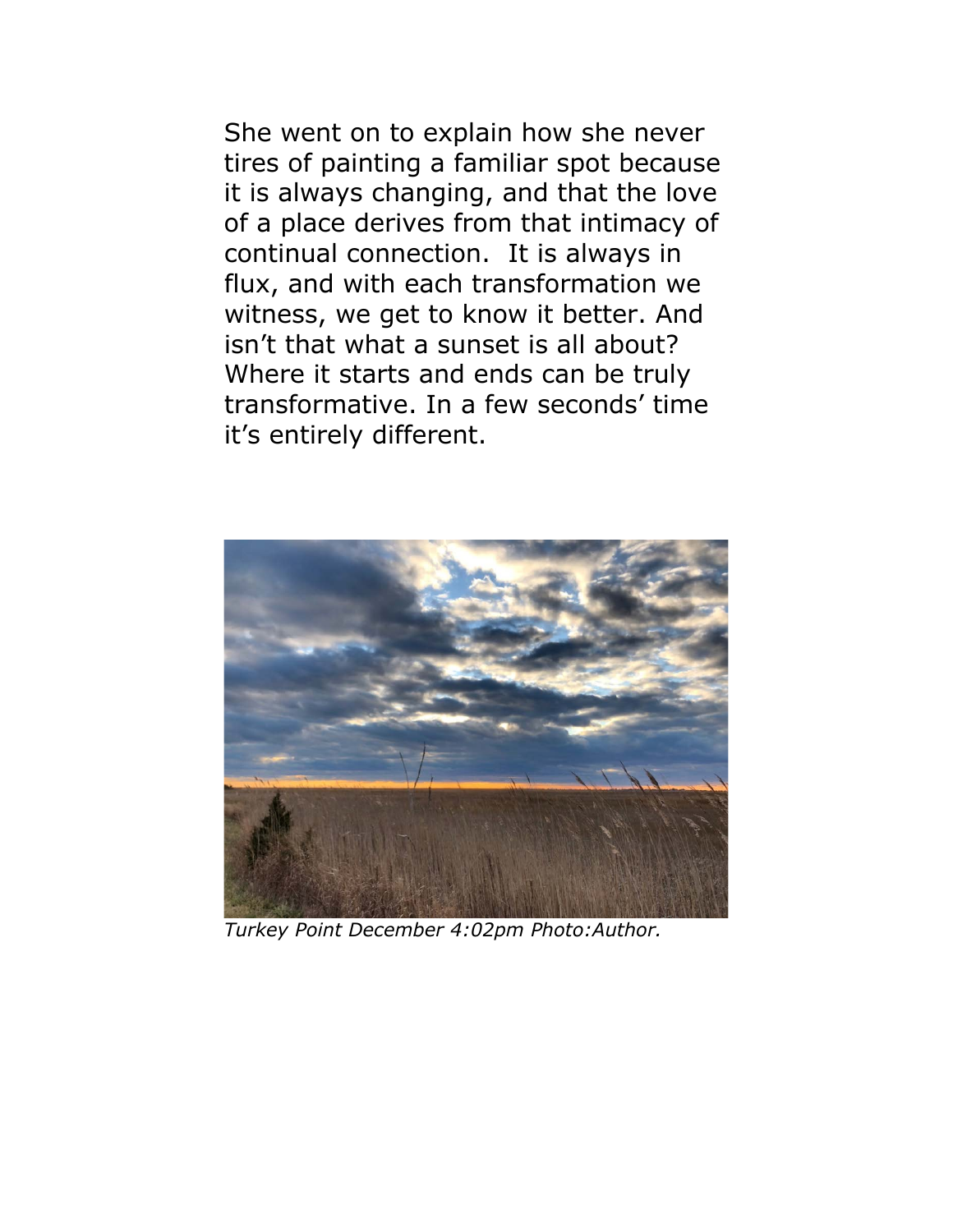

*Turkey Point December 4:46pm Photo:Author.*

"I like the sunset over the marsh better than simply the water," I told her.

"Me too; Bradford's Beach at Dwyer's cove is my favorite. I stayed in a bungalow there and it was magical," and Pat sighed in reminiscence.

I had mentioned to one of my friends, a resident of Fortescue, that I prefer Hansey Creek's nightfall to Fortescue's because I see the creek, the marsh, Fortescue, and the sunset at the same time. And she was quick to reply, "But in Fortescue we get to see both the sunrise and the sunset." This is possible because it is a New Jersey, Delaware Bayshore barrier island. Her remarks truly affirmed that the love of the familiar is what builds appreciation.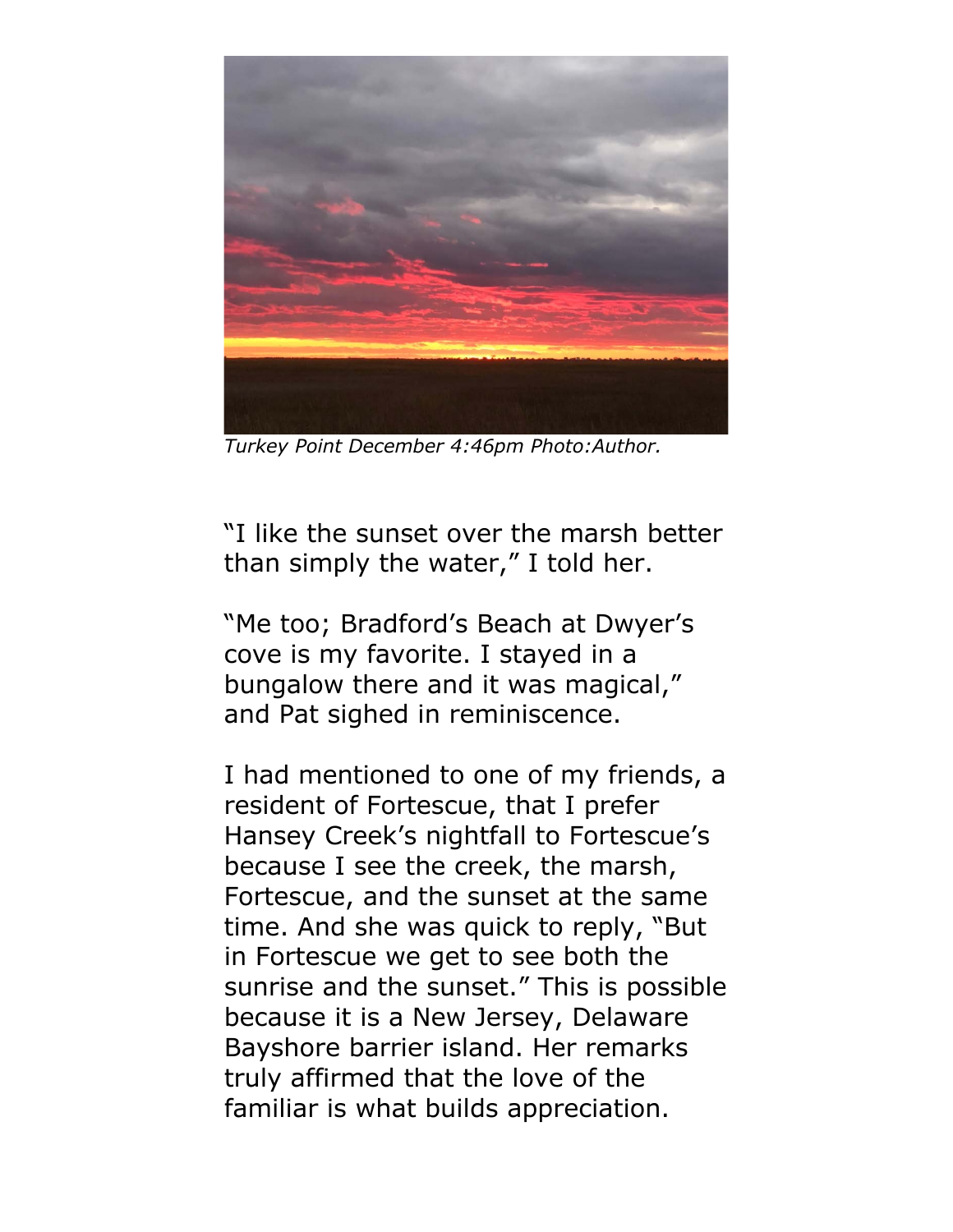Pat inquired, "What is this for, anyway?," wanting to know why I had I called to discuss the lowering of the sun.

"Well, I want to write about the best places to see sunsets on the Bayshore," I explained. "You know you have to get back from the tree line because you can't see the sunset through the trees. It's all about viewscape."

"Indeed."

In the end we came up with several recommendations. But I would bet the sunset in the place you love the best is truly the most amazing one for you.

*(Please Scoll for recommended sunset viewing areas and the science of sunsets.)*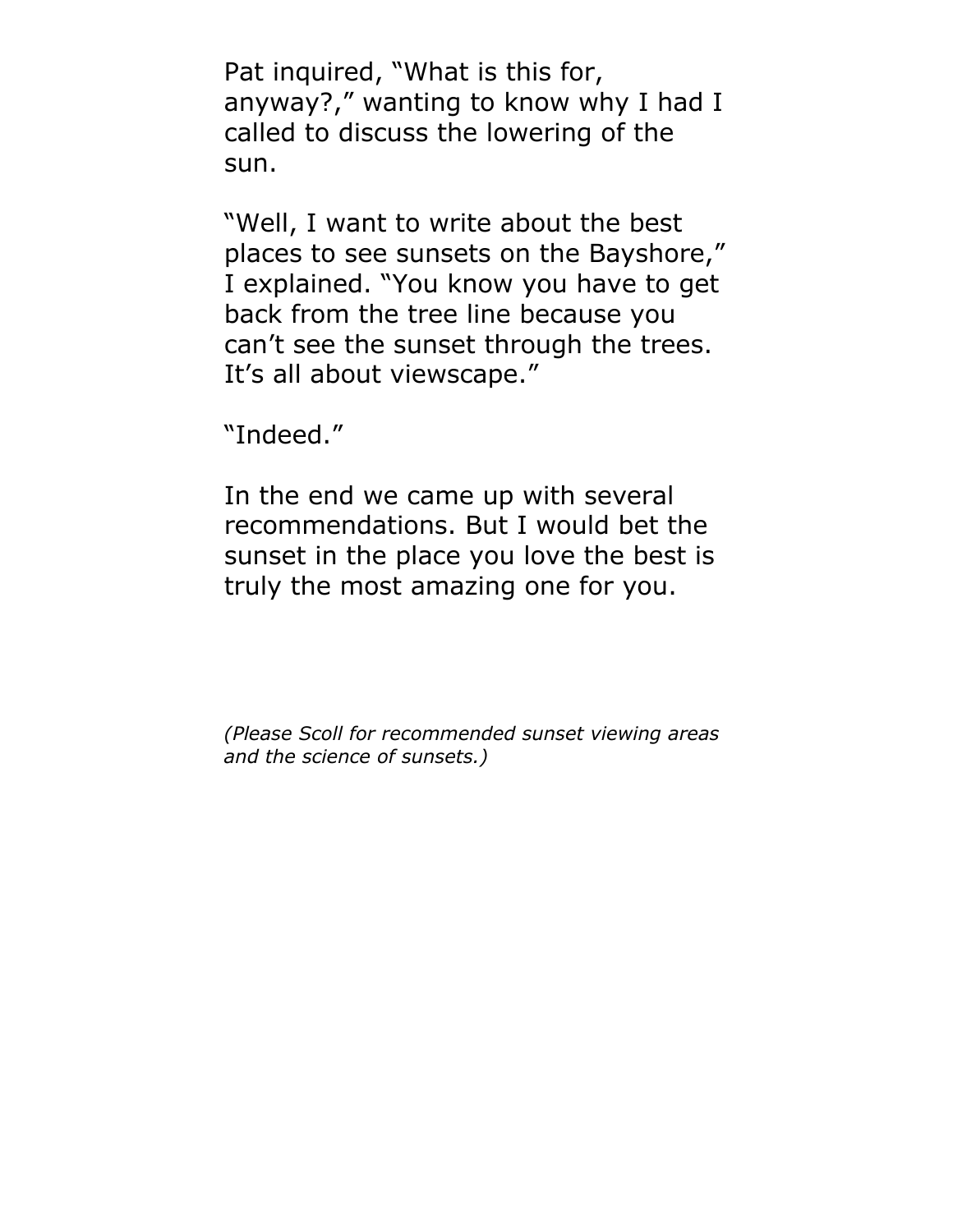

*Across from the Bayshore Center In Bivalve. Photo Author.*

## **Some of Jane and Pat's Cumberland County Recommendations:**

Bradford's Beach, Dwyer's Cove, Downe Township Turkey Point Rd., Downe Township Money Island looking over Nantuxent Creek, Downe Township Hansey Creek Rd., Commercial Township PSEG, Commercial Township Restoration Site, across from Bayshore Center in Bivalve East Point Lighthouse over the meadows, Maurice River Township Thompson's Beach Rd., Maurice River Township, PSEG viewing platform East side of Union Lake, Millville Bayside Rd., Greenwich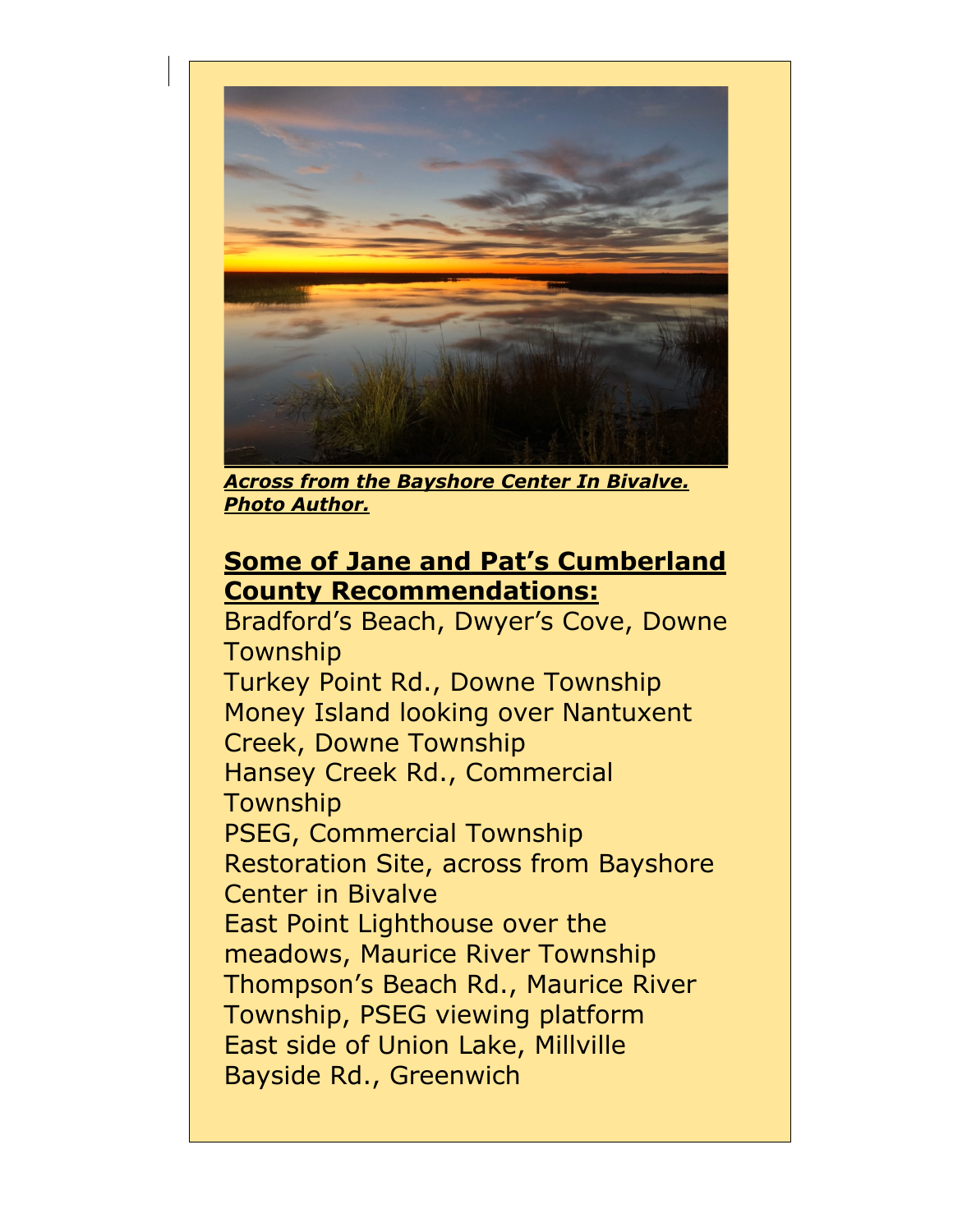

## **The science of a sunset's color:**

The light from the sun consists of different wavelengths. The colors are red, orange, yellow, green, blue, and violet – essentially the rainbow.

The lower the sun is on the horizon, the more atmosphere the light must pass through. The blue light disperses more widely and in different directions than the other colors, so we perceive more red and orange colors – the warmer colors rather than the cooler ones. Often the landscape appears bathed in a rich, rusty glow.

Low-lying clouds can enhance the colors of the sunset, however if they are on the horizon they can block the